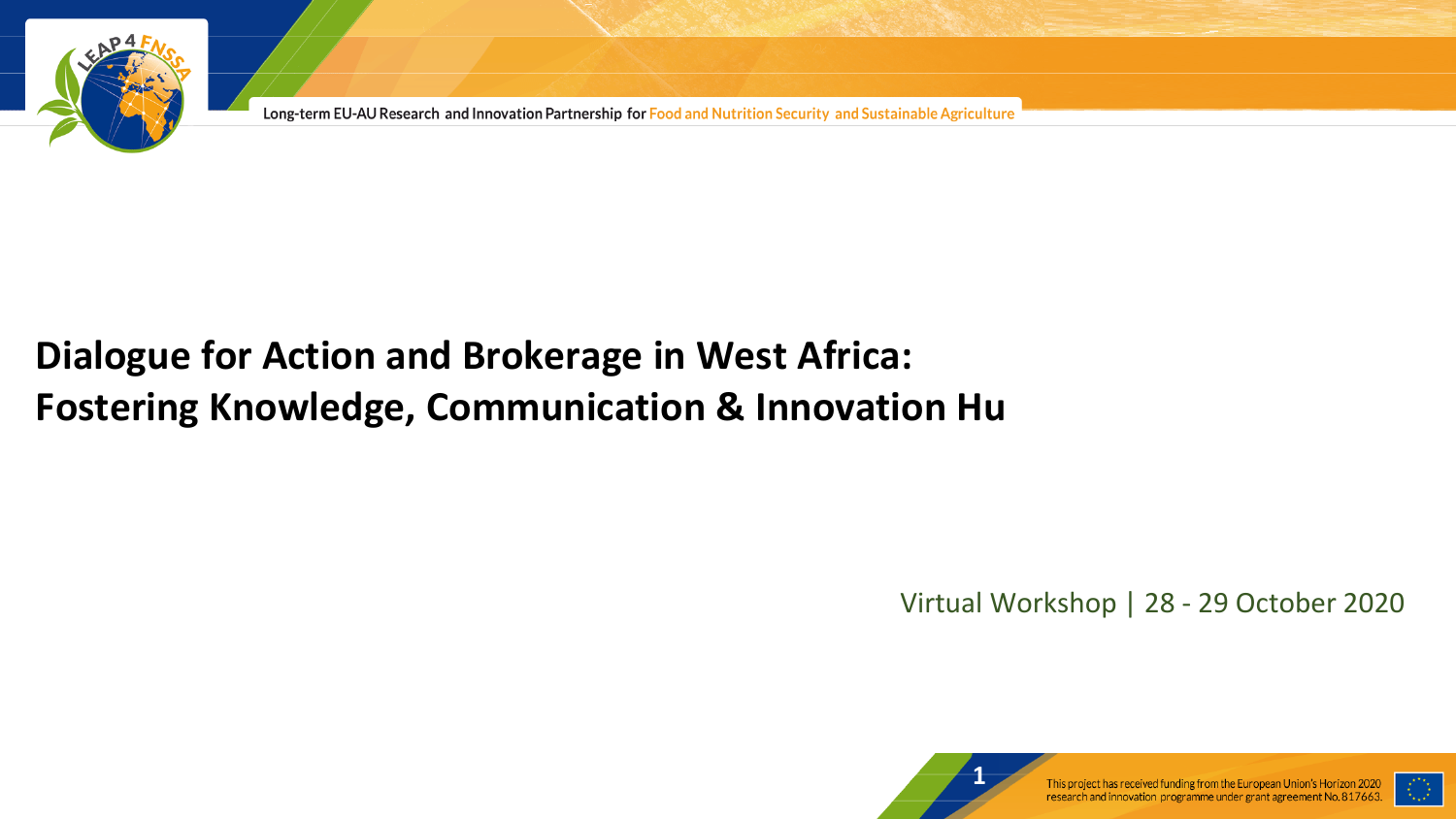



#### **BABATUNDE EMMANUEL OLAREWAJU** LEAD STRATEGIST,

FUTUX AGRI-CONSULT LTD, NIGERIA.





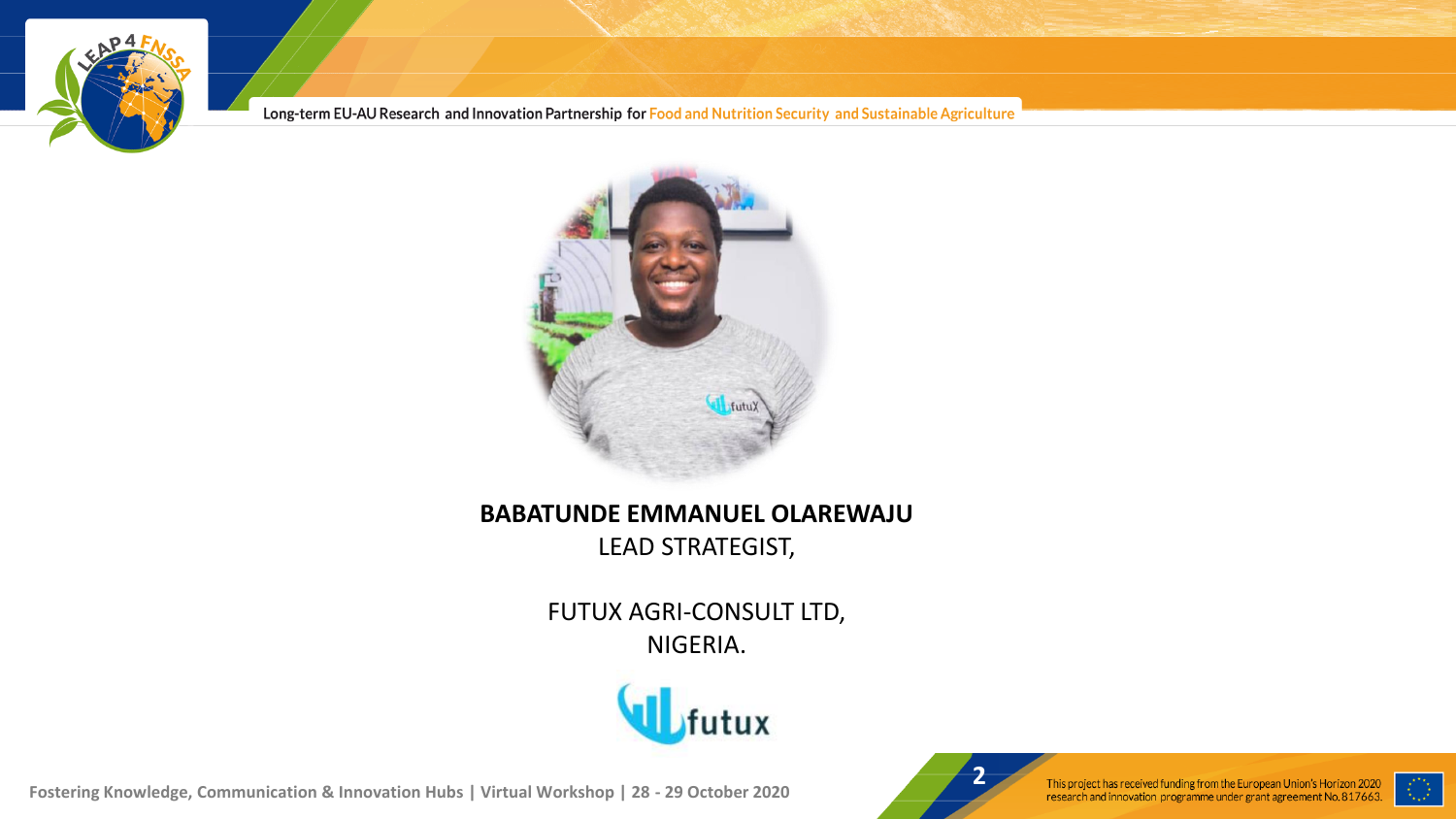

# **Innovation and digitalization in agriculture: Paving the way for entrepreneurs, AgriTech and FoodTech start-ups**



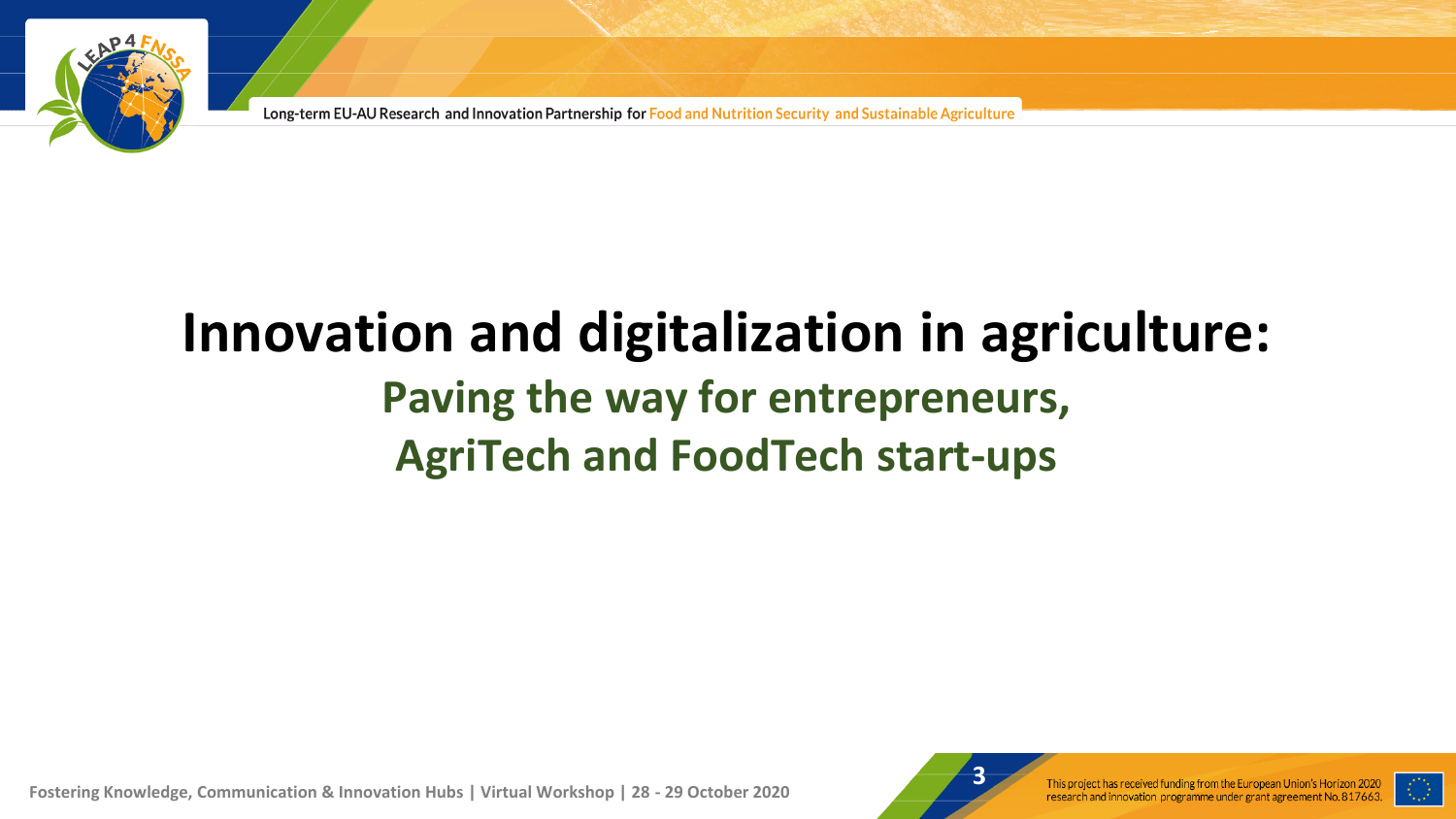

- ❑ Agricultural productivity in Nigeria is **10X** lower than that of her South America counterparts.
- ❑ Major reason **inadequate connection of farmers to markets**
- ❑ Thus, our idea an e-market place mobile application that **connect every actor in the agricultural value chain.**



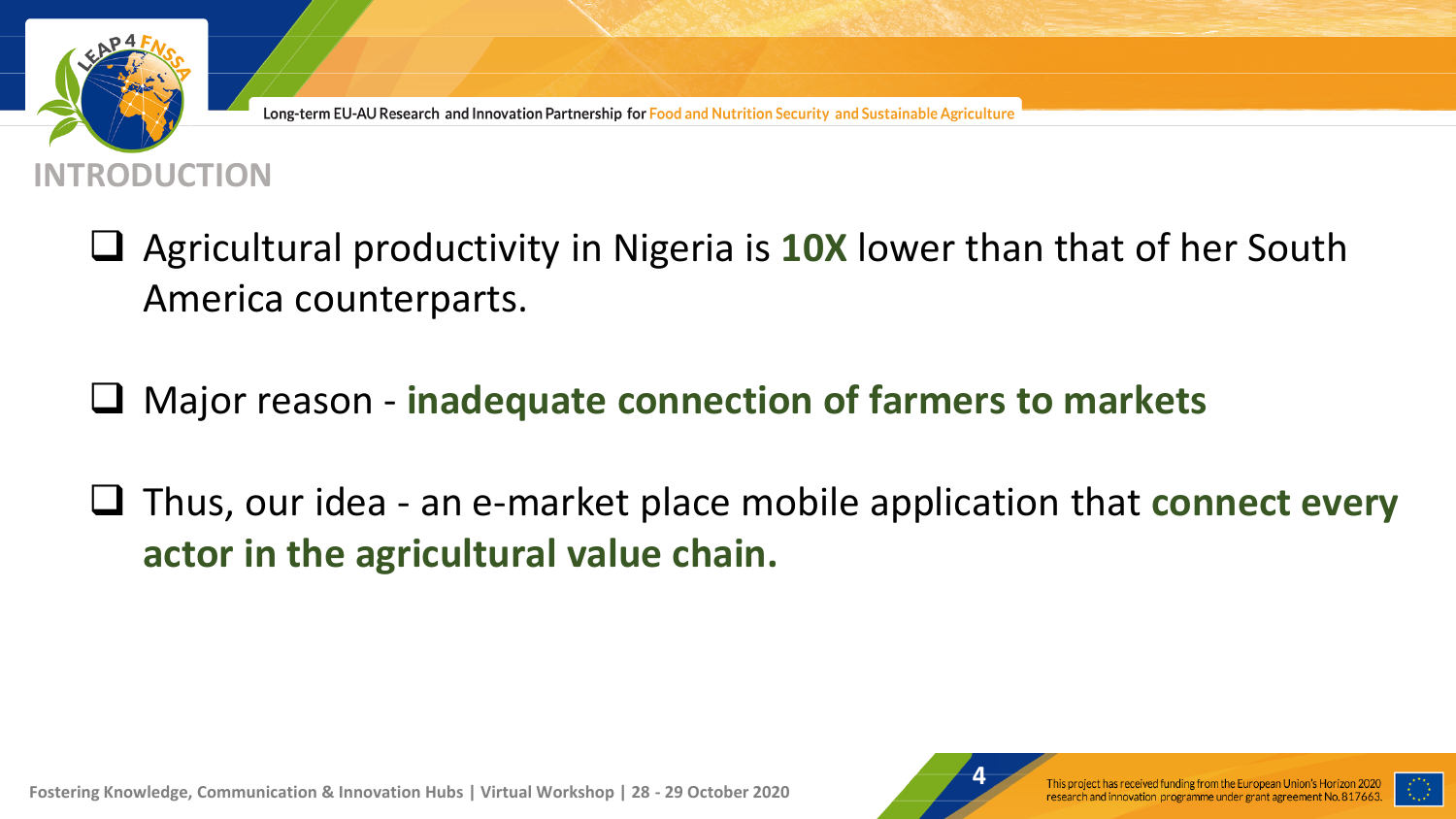



**Fostering Knowledge, Communication & Innovation Hubs | Virtual Workshop | 28 - 29 October 2020**<br>Fostering Knowledge, Communication & Innovation Hubs | Virtual Workshop | 28 - 29 October 2020

**5**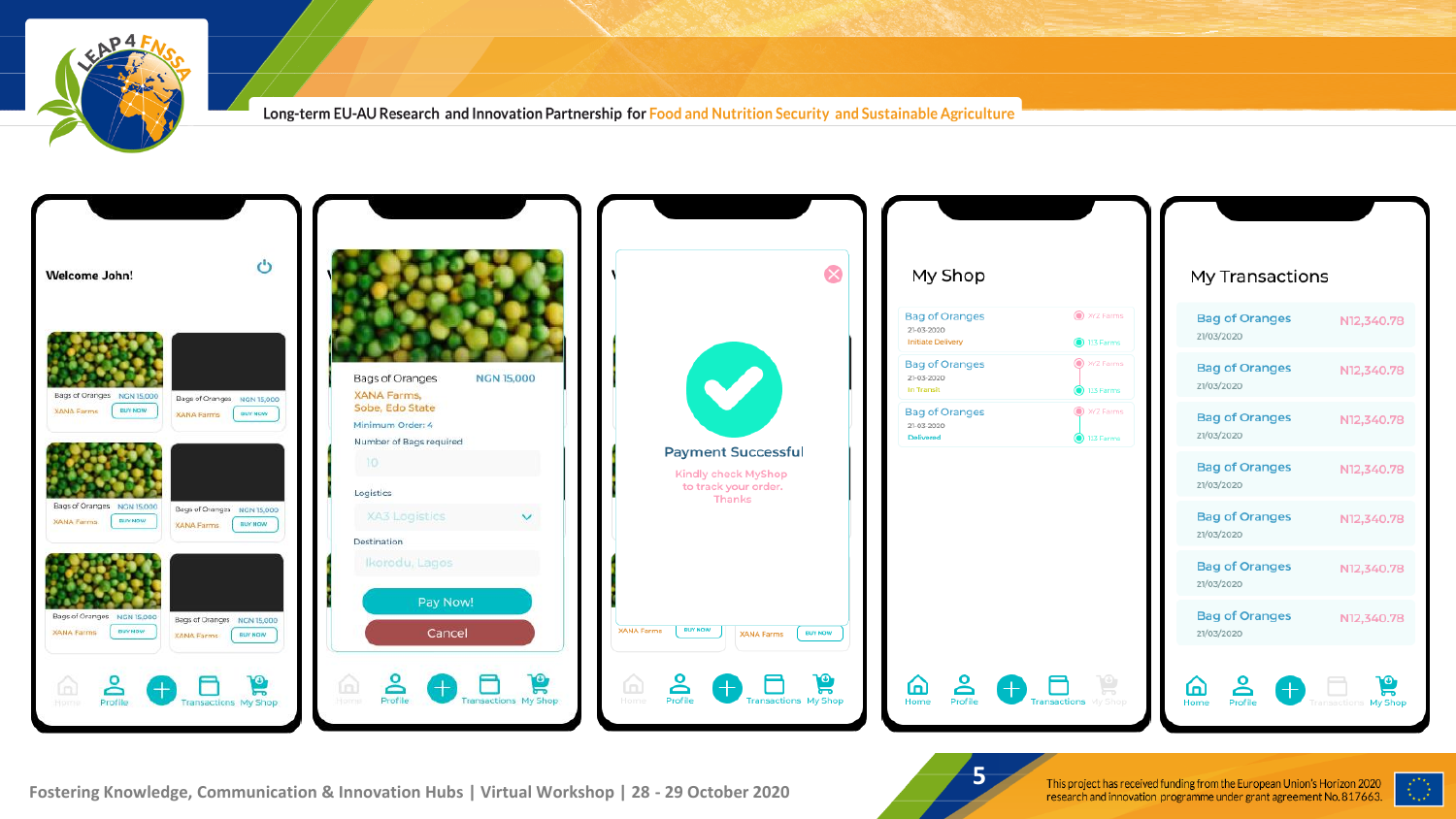

#### **CRITICAL FACTORS FOR DEVELOPMENT SUCCESS**

# ❑ **Price mechanism:** Free market system

❑ **Verification of sellers**: - FutuXverify (Integrity of the process-Trust)

# ❑ **Private extension services for farmers**

# ❑ **Onboarding sellers that are committed to provide safe and healthy food and livestock**



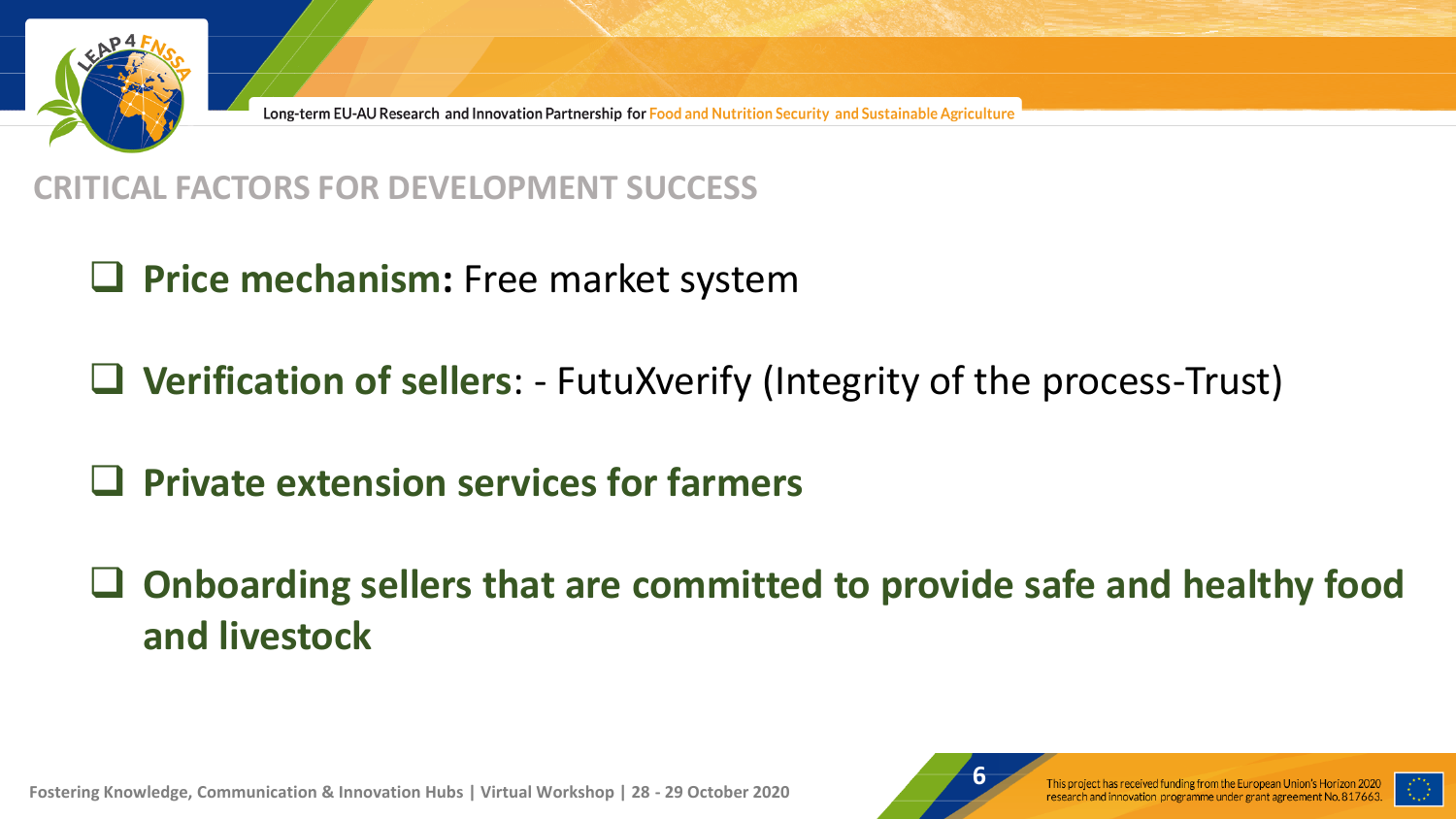

#### **MOST PRESSING THEMATIC PRIORITY CONCERNING THIS TOPIC**

### ❑**Digital and efficient Food distribution chain**

### ❑**Private Extension services**

# ❑**Verification of Agricultural support services**

### ❑**Financial inclusion for farmers**



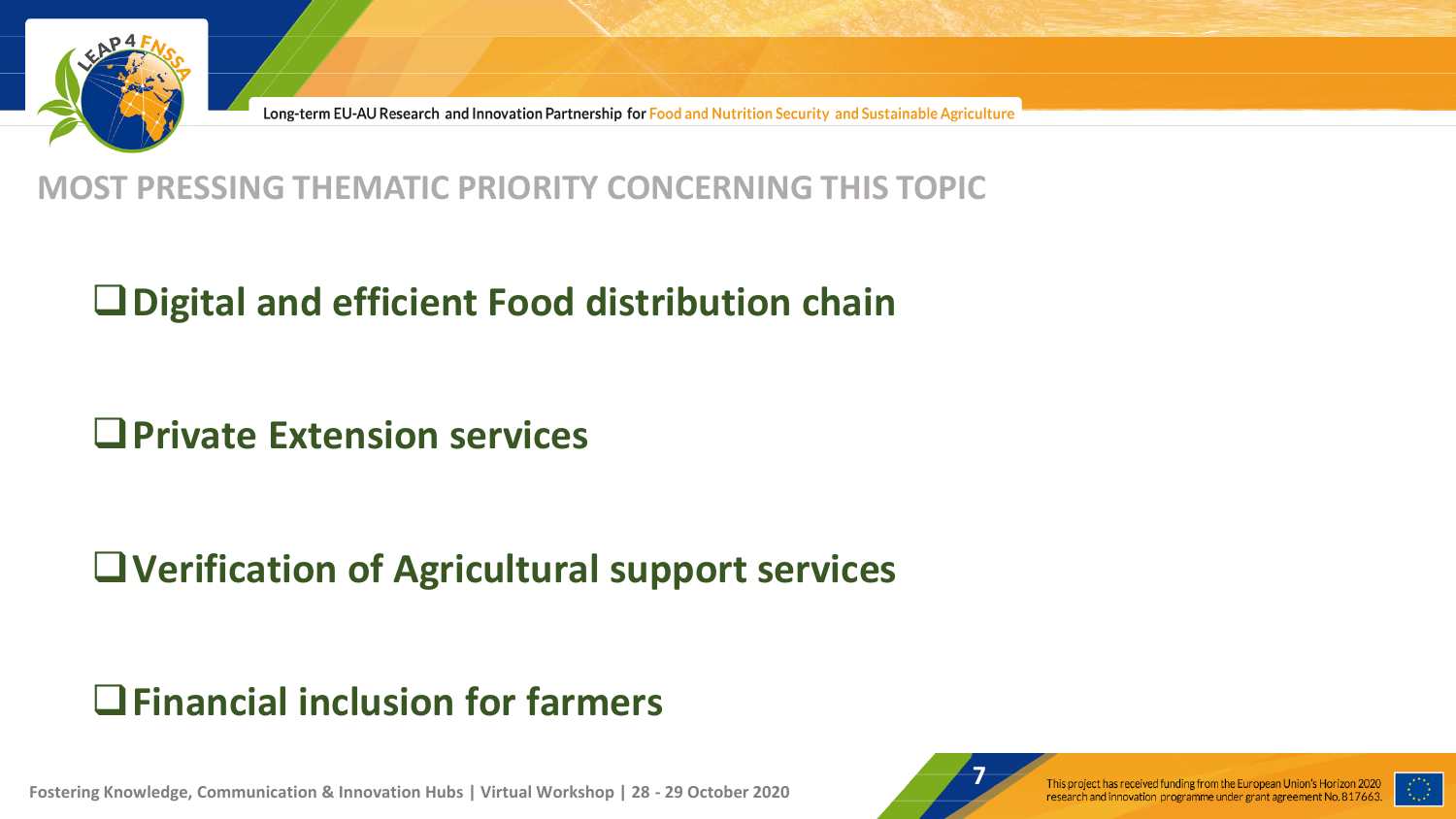

#### **KEY ACTORS, IMPORTANT PLAYERS**

❑ Primary key actors:

- ✓ **Sellers** Small and Medium Scale Farmers
- ✓ **Buyers** Households, Traders and Processors.
- ❑ Secondary key actors:
	- ✓ **Third-Party Services**  Payment & Logistics solutions
- ❑ Tertiary key actors:
	- ✓ **Industry Regulators**